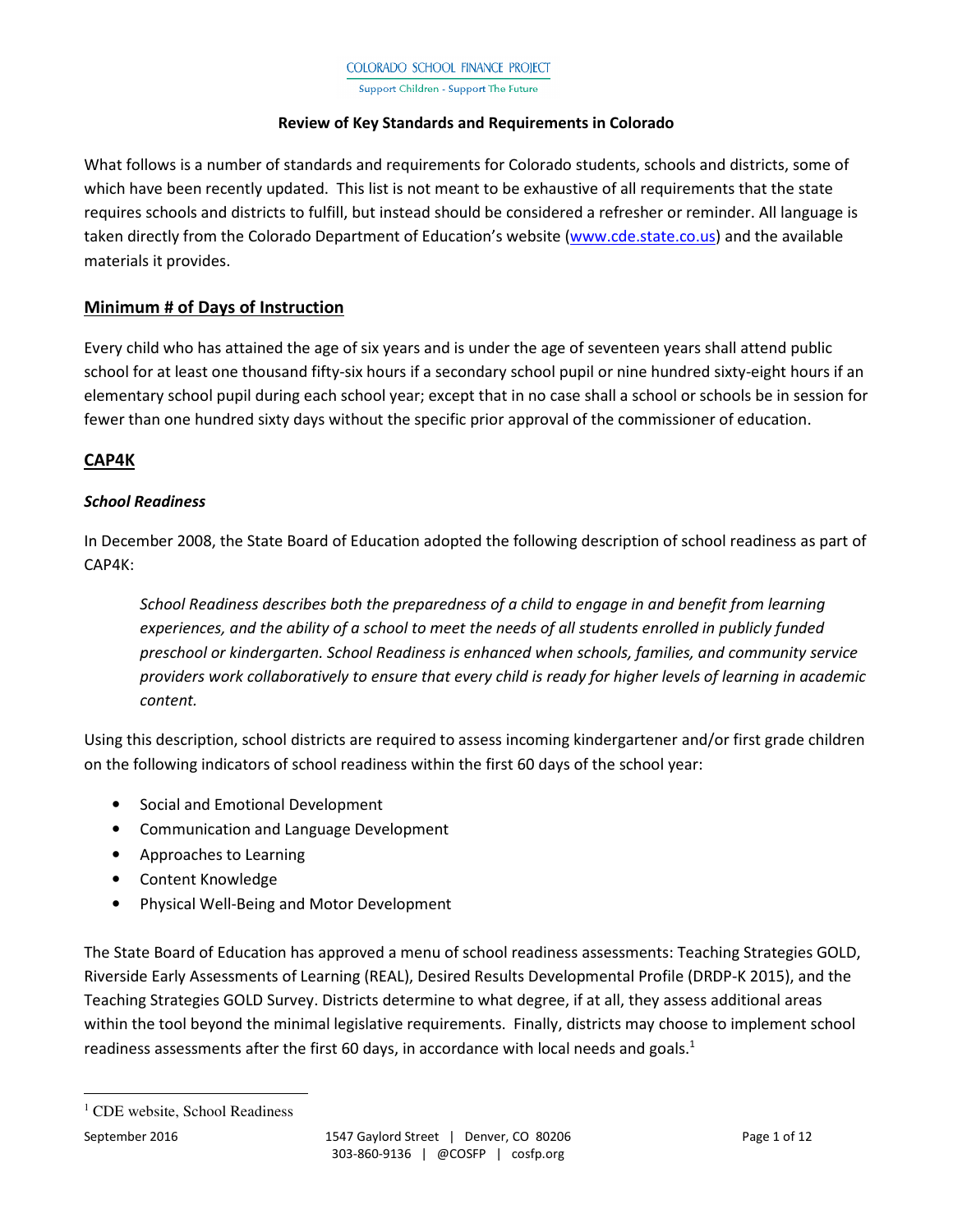Districts are also required to have individualized school readiness plans for every kindergartner, and are to be informed by a State Board approved school readiness assessment tool; however, CAP4K does not have specific requirements for the content of school readiness plans.

## *New Content Standards<sup>2</sup>*

As part of CAP4K, the state is required to regularly review and revise the Colorado Academic Standards. In 2009 and 2010, new standards were adopted in the following areas:

- Dance
- Drama and Theatre Arts
- Comprehensive Health & Physical Education
- English Language Proficiency
- Mathematics
- Music
- Reading, Writing and Communicating
- Science
- Social Studies
- Visual Arts
- World Languages

The first review and revision cycle is set to conclude on or before July 1, 2018 and every six years thereafter.

School districts must ensure their standards meet or exceed the state standards, at a minimum, in those subject matter areas. Additionally, districts are expected to incorporate Postsecondary Readiness and 21st Century Skills- critical thinking and reasoning; information literacy; collaboration; self-direction; innovation; and analysis and interpretation skills- into all areas where appropriate.

## *Postsecondary and Workforce Readiness*

The definition of postsecondary and workforce readiness (PWR) jointly adopted on June 30, 2009 by the Colorado State Board of Education and the Colorado Commission on Higher Education is as follows:

*"Postsecondary and workforce readiness" describes the knowledge, skills, and behaviors essential for high school graduates to be prepared to enter college and the workforce and to compete in the global economy. The description assumes students have developed consistent intellectual growth throughout their high school career as a result of academic work that is increasingly challenging, engaging, and coherent.* 

Postsecondary education and workforce readiness means that before graduating high school students are ready and able to demonstrate the following without the need for remediation:

<sup>2</sup> CDE website, Colorado Academic Standards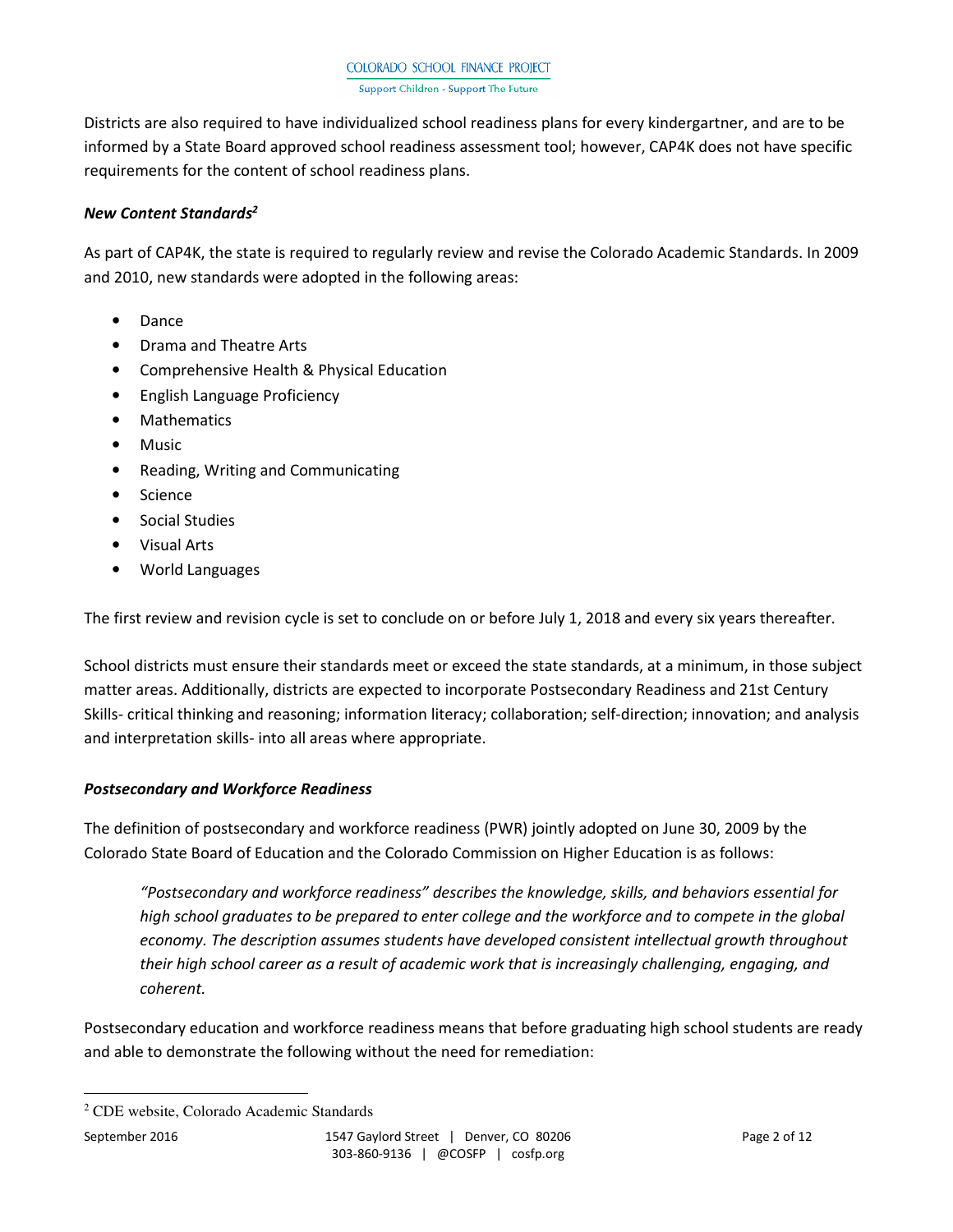- 1. Content knowledge in the areas of (1) literacy; (2) math; (3) science; (4) social sciences; and (5) the arts and humanities.
- 2. Learning and life skills in the areas of (1) critical thinking and problem-solving; (2) finding and using information/information technology; (3) creativity and innovation; (4) global and cultural awareness; (5) civic responsibility; (6) work ethic; (7) personal responsibility; (8) communication; and (9) collaboration.

Students will be assessed in these areas and the state is currently determining what this assessment or these assessments will be. Once the assessment system has been identified, CAP4K calls for the State Board and Colorado Commission on Higher Education to review and consider the state's graduation guidelines, criteria for endorsed diplomas and alignment with the higher education admission placement tests.

# *Assessments<sup>3</sup>*

The state was also required to revise state assessments in conjunction with the new content standards. As such, Colorado currently requires the following state assessments:

- Colorado Measures of Academic Success (CMAS) Science/ CoAlt Science in grades 5, 8, and 11
- CMAS Social Studies/ CoAlt Social Studies sampled in grades 4,7 and 11
- PARCC English Language Arts/ CoAlt DLM in grades 3 through 9
- PARCC Math/ CoAlt DLM in grades 3 through 9
- PSAT/SAT for  $10^{th}$  and  $11^{th}$  grades
- WIDA-ACCESS Placement

Additional assessments include the Colorado PSAT 10 in 10th grade and Colorado SAT in the  $11<sup>th</sup>$  grade. Assessments specific to School Readiness and the READ Act are noted separately in the appropriate section.

# **READ Act<sup>4</sup>**

The Colorado Reading To Ensure Academic Development Act (Colorado READ Act) was passed by the Colorado Legislature during the 2012 legislative session. The READ Act repeals the Colorado Basic Literacy Act (CBLA) as of July 1, 2013, keeping many of the elements of CBLA such as a focus on K-3 literacy, assessment, and individual plans for students reading below grade level. The READ Act differs from CBLA by focusing on students identified as having a significant reading deficiency, delineating requirements for parent communication, and providing funding to support intervention.

Per the rules for the administration of the READ Act from the State Board of Education, most recently amended in March  $2016$ : $5$ 

<sup>3</sup> CDE website, Assessment Unit

<sup>4</sup> CDE website, READ Act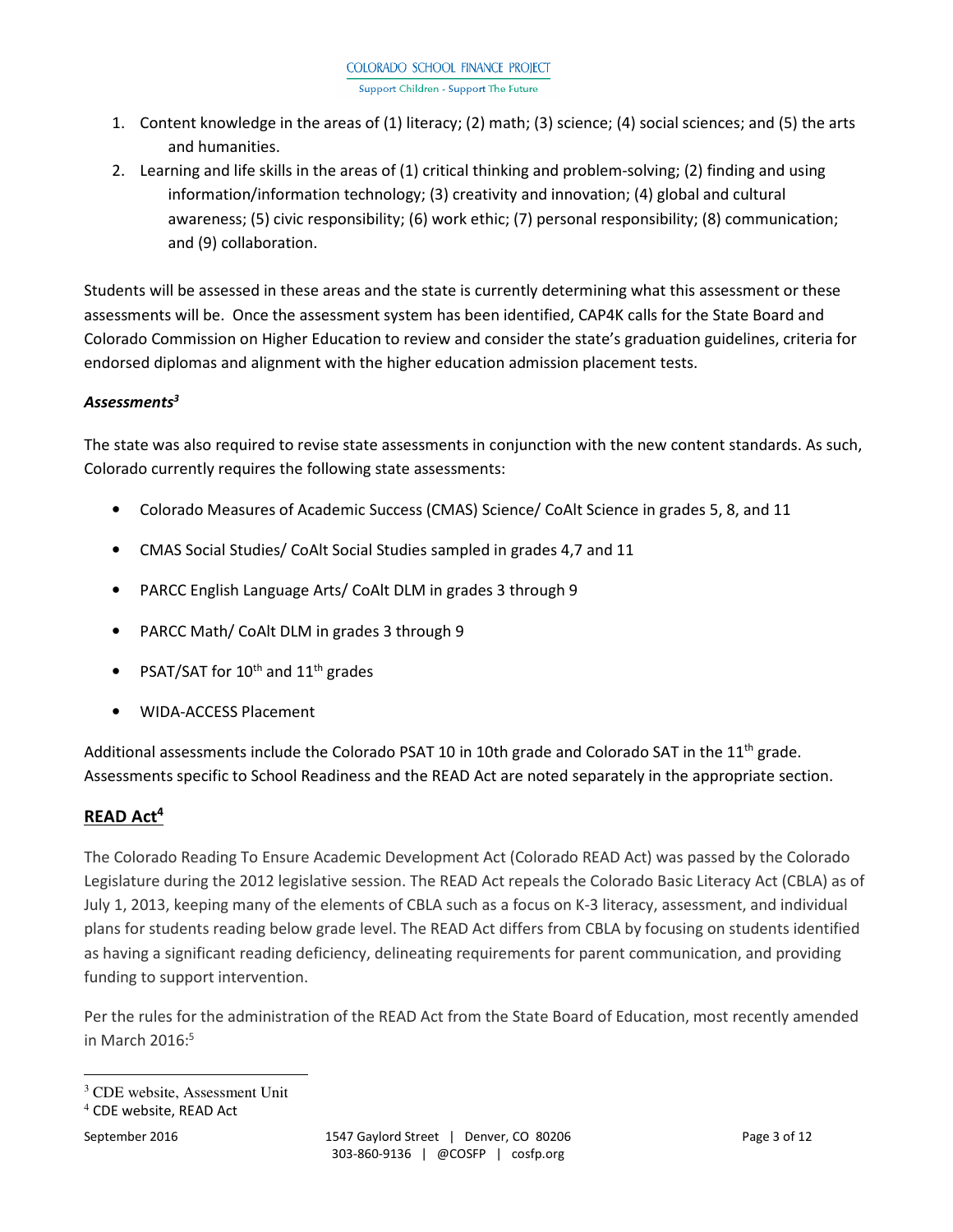Support Children - Support The Future

- 1. All students in grades K-3 shall be assessed with a State Board approved interim reading assessment (Aimsweb, DIBELS Next, IDEL Spanish, FAST, i Ready - ISIP ER Spanish, PALS Español, and STAR Early Learning). For students in grades 1-3, a student shall be assessed on a State Board approved interim reading assessment within 30 calendar days of enrollment; for students in kindergarten this administration should occur during the first 90 days of the school year. If a LEA administers the State Board approved interim reading assessment within the first 60 days of the school year, it is not required to administer the literacy component of the school readiness assessment.
- 2. If, based on grade-level cut-scores on the State Board approved interim reading assessment in a specific school year, a teacher finds that a student demonstrates reading competency appropriate for his or her grade level, the LEA is not required to administer the State Board approved interim reading assessments to the student for the remainder of the specific school year. For students who score at or below the cutoff score for a Significant Reading Deficiency, an LEA will:
	- a. Administer a State Board approved diagnostic assessment within 60 calendar days of the previous interim assessment to identify the student's specific skill deficiencies in one or more of the components of reading: phonemic awareness, phonics, oral reading fluency, vocabulary, and comprehension.
	- b. Diagnostic assessment information shall inform the development of a student's individualized development plan (READ plan). As appropriate, A LEA local education may integrate into a student's IEP or Individualized Readiness Plan intervention instruction and strategies to address the student's reading deficiencies in lieu of a READ plan.
	- c. Monitor their ongoing progress by administering the selected State Board approved interim assessment periodically throughout the school year until a student demonstrates grade level proficiency and is removed from a READ plan.
	- d. Collect a body of evidence to demonstrate they are making sufficient progress to meet grade level or state approved standards.

Districts and schools will be held accountable for student progress in the Performance Frameworks and be expected to address requirements in their Unified Improvement Plans (UIPs).

# *Advancement to 4th Grade*

Beginning in the 2016-2017 school year, if a student is completing third grade and the school personnel or parent decides he/she will advance even though the student has a significant reading deficiency, the decision is subject to the approval of the superintendent (or designee). If the superintendent (or designee) does not approve the advancement decision, the student will not advance. After the decision is made, a subsequent letter to the parent must state the basis for the decision. Districts must include the statement in the student's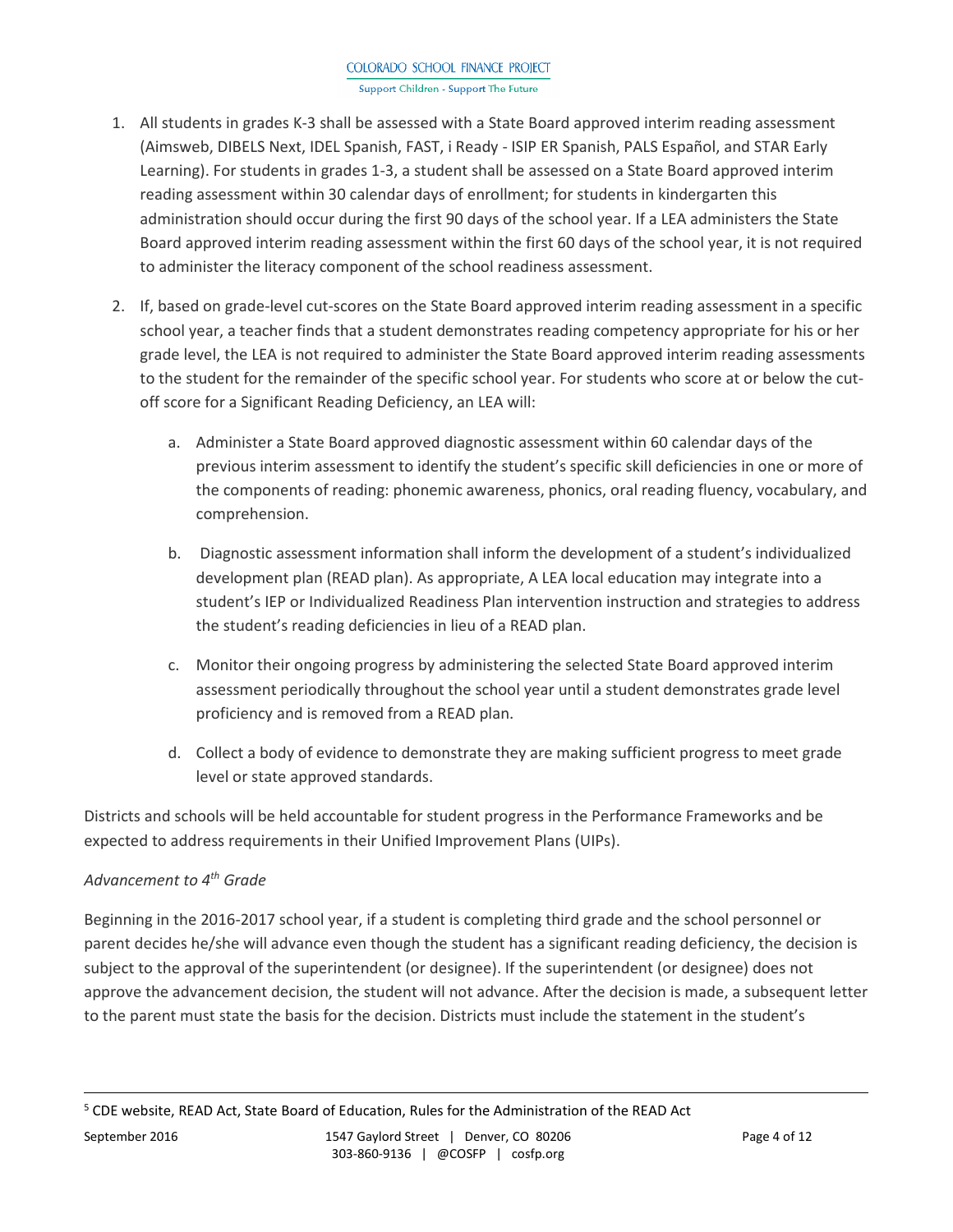permanent academic record and remove it when he/she achieves reading competency. Superintendents have the ability to decide whether or not a student should advance at any grade level regardless of the reason.<sup>6</sup>

#### **Individual Career and Academic Plan (ICAP)<sup>7</sup>**

Originally required as part of legislation in 2009, and ICAP requirements went through a "refresh" in 2014. Per CDE's website, an Individual Career and Academic Plan (ICAP) begins in ninth-grade as an annual process (schools can voluntarily choose to begin ICAP in sixth-grade) that addresses: individual/self-discovery, career exploration, academic planning and personal financial literacy. Further an ICAP is:

- 1. An expectation for high school graduation beginning in the 2014-15 academic year with graduation guidelines.
- 2. A key element of PWR that many districts and high school reference as a tool within their unified improvement plan (UIP).
- 3. Required for all students and reinforced by programs, including concurrent enrollment, Accelerating Students through Concurrent Enrollment (ASCENT) and initial career and technical education (CTE)
- 4. Connected with the Colorado Academic Standards through the academic and 21st century skills; components.
- 5. Embedded in multiple educator effectiveness rubrics as a student artifact and educator process.
- 6. Benchmarked by employers; companies across Colorado continually reinforce their high expectations of student's ability to articulate their transferable skills.
- 7. Connected with individualized education programs (IEP), advanced learning plans (ALP) and career and technical education and integrated with students' industry career pathways.

Each student's ICAP can be in an electronic or paper format and should be saved with the student's record.

## **Graduation Guidelines<sup>8</sup>**

In May 2013, the Colorado State Board of Education adopted the graduation guidelines which constitute minimum competency levels in math, English, science and social studies that graduating students need to have met to be considered postsecondary and workforce ready. The graduation guidelines are presented as a menu of options for each content area, such as meeting certain levels on state assessments, ACT, AP/IB, or ASVAB, obtaining a minimum grade in a concurrent enrollment course, successfully completing a student capstone or earning an industry certificate. The specifics of what student capstones or industry certificates will look like are still being developed.

The following tables from CDE's Graduation Guidelines fact sheet presents the established graduation guidelines:

<sup>6</sup> CDE website, READ Act, READ ACT Pamphlet

<sup>7</sup> CDE website, ICAP

<sup>8</sup> CDE website, Graduation Guidelines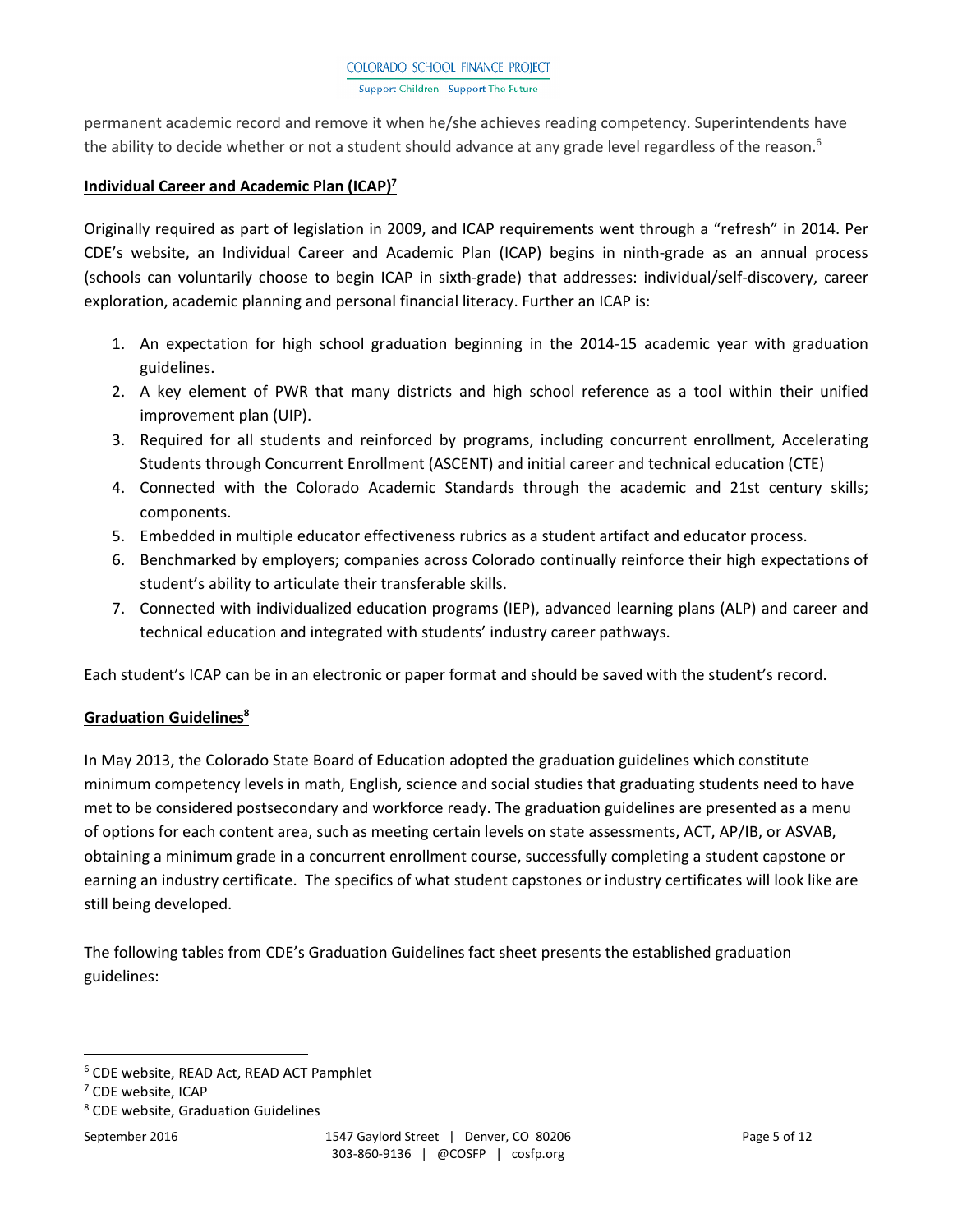#### Support Children - Support The Future

| <b>ACCUPLACER</b>                                                                                                                                                                                                                                                                                                                  |                                                                                                                                                                                                                                                                  | <b>Concurrent Enrollment</b>                                                                                                                                                                                                                               |                                                                                                                                                                                                                                                                                                                                                 |  |
|------------------------------------------------------------------------------------------------------------------------------------------------------------------------------------------------------------------------------------------------------------------------------------------------------------------------------------|------------------------------------------------------------------------------------------------------------------------------------------------------------------------------------------------------------------------------------------------------------------|------------------------------------------------------------------------------------------------------------------------------------------------------------------------------------------------------------------------------------------------------------|-------------------------------------------------------------------------------------------------------------------------------------------------------------------------------------------------------------------------------------------------------------------------------------------------------------------------------------------------|--|
| <b>English</b>                                                                                                                                                                                                                                                                                                                     | Math                                                                                                                                                                                                                                                             | <b>English</b>                                                                                                                                                                                                                                             | Math                                                                                                                                                                                                                                                                                                                                            |  |
| 62 on Reading Comprehension                                                                                                                                                                                                                                                                                                        | 61 on Elementary Algebra                                                                                                                                                                                                                                         | Passing grade per district<br>and higher education policy                                                                                                                                                                                                  | Passing grade per district<br>and higher education policy                                                                                                                                                                                                                                                                                       |  |
| ACCUPLACER is a computerized test that assesses reading, writing, math and com-<br>puter skills. The results of the assessment, in conjunction with a student's academic<br>background, goals and interests, are used by academic advisors and counselors to<br>place students in a college courses that match their skill levels. |                                                                                                                                                                                                                                                                  |                                                                                                                                                                                                                                                            | Concurrent enrollment provides students the opportunity to enroll in postsecond-<br>ary courses, simultaneously earning high school and college credit. School districts<br>and institutions of higher education each determine passing grades for credit. A<br>passing grade is determined by district and higher education policy for concur- |  |
| <b>ACT</b>                                                                                                                                                                                                                                                                                                                         |                                                                                                                                                                                                                                                                  | directly prior to a credit-bearing course or 2) a credit-bearing course.                                                                                                                                                                                   | rent enrollment. An eligible concurrent enrollment course is 1) the pre-requisite                                                                                                                                                                                                                                                               |  |
| <b>English</b>                                                                                                                                                                                                                                                                                                                     | Math                                                                                                                                                                                                                                                             | <b>District Capstone</b>                                                                                                                                                                                                                                   |                                                                                                                                                                                                                                                                                                                                                 |  |
| 18 on ACT English                                                                                                                                                                                                                                                                                                                  | 19 on ACT Math                                                                                                                                                                                                                                                   |                                                                                                                                                                                                                                                            | Mat                                                                                                                                                                                                                                                                                                                                             |  |
|                                                                                                                                                                                                                                                                                                                                    | ACT is a national college admissions exam. It measures four subjects - English, read-                                                                                                                                                                            | <b>English</b>                                                                                                                                                                                                                                             |                                                                                                                                                                                                                                                                                                                                                 |  |
| ing, math and science. The highest possible score for each subject is 36.                                                                                                                                                                                                                                                          |                                                                                                                                                                                                                                                                  | Individualized                                                                                                                                                                                                                                             | Individualized                                                                                                                                                                                                                                                                                                                                  |  |
| <b>ACT Compass</b>                                                                                                                                                                                                                                                                                                                 |                                                                                                                                                                                                                                                                  |                                                                                                                                                                                                                                                            | A capstone is the culminating exhibition of a student's project or experience that<br>demonstrates academic and intellectual learning. Capstone projects are district                                                                                                                                                                           |  |
| <b>English</b>                                                                                                                                                                                                                                                                                                                     | Math                                                                                                                                                                                                                                                             | determined and often include a portfolio of a student's best work.                                                                                                                                                                                         |                                                                                                                                                                                                                                                                                                                                                 |  |
| 79                                                                                                                                                                                                                                                                                                                                 | 63                                                                                                                                                                                                                                                               | <b>Industry Certificate</b>                                                                                                                                                                                                                                |                                                                                                                                                                                                                                                                                                                                                 |  |
| The ACT COMPASS is a computerized test that helps colleges evaluate students'                                                                                                                                                                                                                                                      |                                                                                                                                                                                                                                                                  | <b>English</b>                                                                                                                                                                                                                                             | Mat                                                                                                                                                                                                                                                                                                                                             |  |
| skills and place them in appropriate courses. It offers tests in reading, writing,<br>math, and English as a second language.                                                                                                                                                                                                      |                                                                                                                                                                                                                                                                  | Individualized                                                                                                                                                                                                                                             | Individualized                                                                                                                                                                                                                                                                                                                                  |  |
| <b>ACT WorkKeys -</b><br><b>National Career Readiness Certificate</b><br><b>English</b>                                                                                                                                                                                                                                            | Math                                                                                                                                                                                                                                                             | <b>International Baccalaureate</b>                                                                                                                                                                                                                         | Industry certificates are credentials recognized by business and industry. They are<br>district determined, measure a student's competency in an occupation, and they<br>validate a knowledge base and skills that show mastery in a particular industry.                                                                                       |  |
|                                                                                                                                                                                                                                                                                                                                    |                                                                                                                                                                                                                                                                  | <b>English</b>                                                                                                                                                                                                                                             | Math                                                                                                                                                                                                                                                                                                                                            |  |
| Bronze or higher                                                                                                                                                                                                                                                                                                                   | Bronze or higher                                                                                                                                                                                                                                                 | 4                                                                                                                                                                                                                                                          | Δ                                                                                                                                                                                                                                                                                                                                               |  |
| help employers select, hire, train, develop and retain a high-performance work-                                                                                                                                                                                                                                                    | ACT WorkKeys is an assessment that tests students' job skills in applied reading,<br>writing, mathematics and 21st century skills. Scores are based on job profiles that<br>force. Students who score at the bronze level (at least 3) in applied mathematics,   |                                                                                                                                                                                                                                                            | IB exams assess students enrolled in the official IB Diploma Programme. Courses<br>are offered only at authorized IB World Schools. Scores range from 1 to 7 (highest).                                                                                                                                                                         |  |
| mapping and reading earn the ACT's National Career Readiness Certificate.                                                                                                                                                                                                                                                          |                                                                                                                                                                                                                                                                  | <b>SAT</b>                                                                                                                                                                                                                                                 |                                                                                                                                                                                                                                                                                                                                                 |  |
|                                                                                                                                                                                                                                                                                                                                    |                                                                                                                                                                                                                                                                  | <b>English</b>                                                                                                                                                                                                                                             | Math                                                                                                                                                                                                                                                                                                                                            |  |
| <b>Advanced Placement</b>                                                                                                                                                                                                                                                                                                          |                                                                                                                                                                                                                                                                  | 430                                                                                                                                                                                                                                                        | 460                                                                                                                                                                                                                                                                                                                                             |  |
| <b>English</b>                                                                                                                                                                                                                                                                                                                     | Math<br>$\overline{2}$<br>AP exams test students' ability to perform at a college level. Districts choose which                                                                                                                                                  | The SAT is a college entrance exam that is accepted or required at nearly all four-<br>year colleges and universities in the U.S. The current SAT includes sections on read-<br>ing, writing and math. The highest possible score for each section is 800. |                                                                                                                                                                                                                                                                                                                                                 |  |
| AP exams will fulfill this menu option. Scores range from 1 to 5 (highest).                                                                                                                                                                                                                                                        |                                                                                                                                                                                                                                                                  | Collaboratively-developed, standards-based                                                                                                                                                                                                                 |                                                                                                                                                                                                                                                                                                                                                 |  |
| <b>ASVAB</b>                                                                                                                                                                                                                                                                                                                       |                                                                                                                                                                                                                                                                  | performance assessment                                                                                                                                                                                                                                     |                                                                                                                                                                                                                                                                                                                                                 |  |
| <b>English</b>                                                                                                                                                                                                                                                                                                                     | Math                                                                                                                                                                                                                                                             | <b>English</b>                                                                                                                                                                                                                                             | Math                                                                                                                                                                                                                                                                                                                                            |  |
| 31                                                                                                                                                                                                                                                                                                                                 | 31                                                                                                                                                                                                                                                               | State-wide scoring criteria                                                                                                                                                                                                                                | State-wide scoring criteria                                                                                                                                                                                                                                                                                                                     |  |
| that include physical condition and personal conduct). Students who take the<br>ASVAB are not required to enlist in the military.                                                                                                                                                                                                  | The Armed Services Vocational Aptitude Battery (ASVAB) is a comprehensive test<br>that helps determine students' eligibility and suitability for careers in the military.<br>Students who score at least 31 are eligible for service (along with other standards | (In development)                                                                                                                                                                                                                                           |                                                                                                                                                                                                                                                                                                                                                 |  |

Local school boards must establish high school graduation requirements that meet or exceed the Colorado Graduation Guidelines for the graduating class of 2021. School districts may offer some or all of the state menu options, may raise a cut score on an included assessment and may add graduation requirements in other content areas. Graduation Guidelines begin with the implementation of: Individual Career and Academic Plans (ICAP), Colorado Academic Standards for all content areas, including a course in Civics, and 21st century skills.

## *Postsecondary and Workforce Readiness (PWR) Endorsed Diploma*

In August 2013 the Colorado State Board of Education and the Colorado Commission on Higher Education jointly approved and adopted the criteria for students to receive a PWR Endorsed Diploma. According to policy language the PWR endorsed diploma guarantees that students meet "minimum academic qualifications for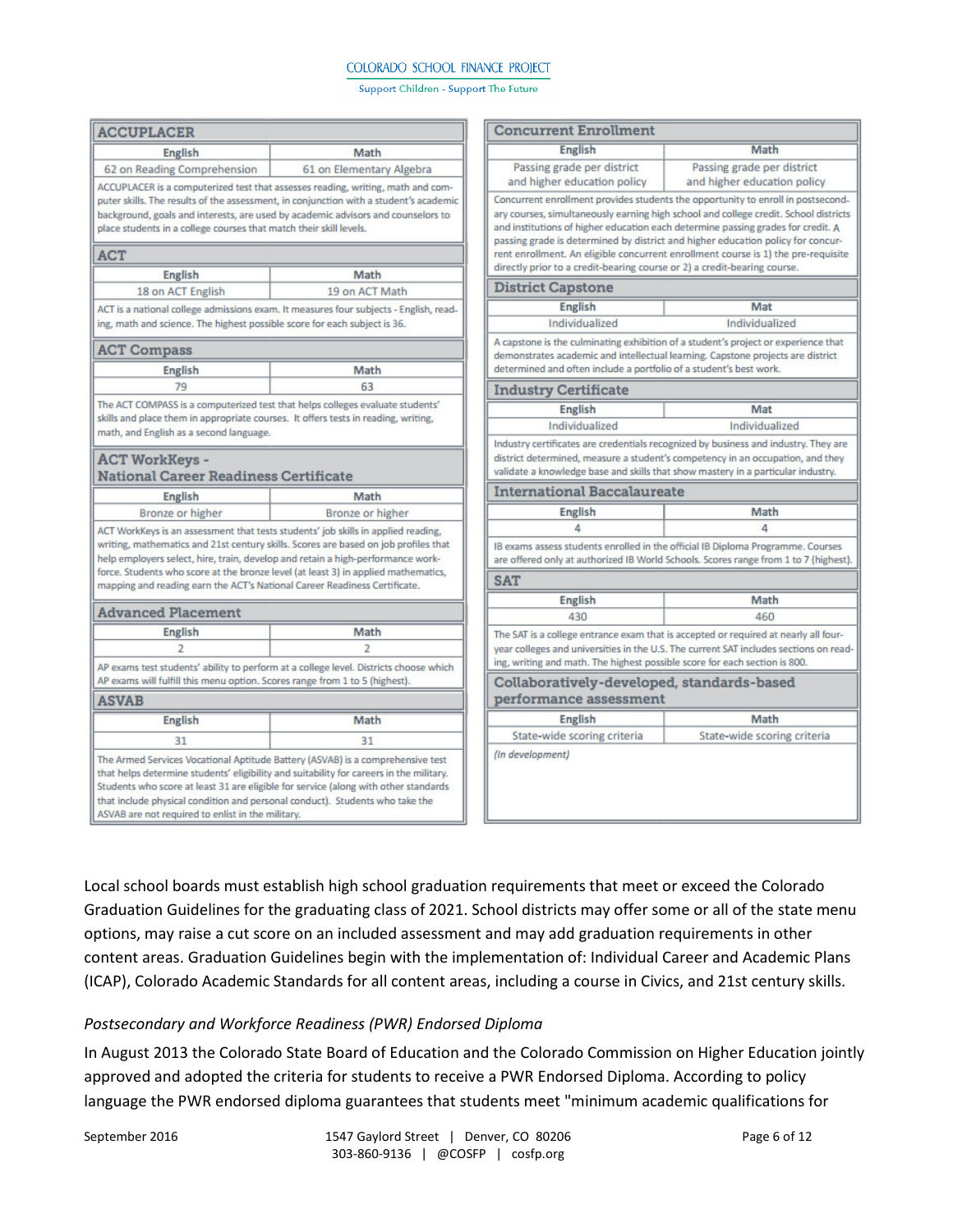admission to, and to be eligible, subject to additional institutional review of other admission and placement qualifications, for placement into credit-bearing courses at all open, modified open, or moderately selective public institutions of higher education in Colorado, as well as to receive priority consideration for admission into Colorado's selective and highly selective institutions."<sup>9</sup>

It important to note that the endorsed diploma is not required and local adoption is voluntary. If locally adopted, a student would need to meet the following readiness indicators to receive an endorsed diploma:

- 1. Student is college ready in Math and English Language Arts, as demonstrated by meeting Higher Education Admissions Requirements (HEAR) for course credits, and meeting certain assessment benchmarks that indicate the student will not require remediation for higher education creditbearing courses in math or literacy;
- 2. Student completes ICAP;
- 3. Student demonstrates 21st Century Skills (Information Literacy, Invention, Collaboration, Critical Thinking, and Self-Direction) in coursework and through high quality extracurricular activities; and
- 4. Student demonstrates mastery of academic content in three content areas.

## *Higher Education Admission Requirements*

The following chart presents the current Higher Education Admission Requirements (HEAR) which are entry requirements for students planning to attend any of Colorado's public four-year colleges or universities:<sup>10</sup>

| <b>Existing HEAR and Alternatives</b>                      |                                                                                                                            |                                                                           |                                  |                                        |                                 |                  |
|------------------------------------------------------------|----------------------------------------------------------------------------------------------------------------------------|---------------------------------------------------------------------------|----------------------------------|----------------------------------------|---------------------------------|------------------|
|                                                            | English                                                                                                                    | <b>Mathematics</b>                                                        | Social<br><b>Science</b>         | Natural/<br>Physical<br><b>Science</b> | Foreign<br>Language             | <b>Electives</b> |
| <b>HEAR</b><br>(Academic<br>course units<br>must total 17) | $\overline{4}$                                                                                                             | $\overline{4}$                                                            | 3                                | 3                                      | $\mathbf{1}$                    | $\overline{2}$   |
| Remedial                                                   | $ACT$ :<br>Writing: 18<br>Reading: 17<br>SAT: Writing: 440<br>Reading: 430<br>Accuplacer:<br>Sent Skills 95<br>Rdg Comp 80 | $ACT$ :<br>19<br>SAT:<br>470<br>Accuplacer:<br>Intermediate<br>Algebra 85 | N/A                              | N/A                                    | N/A                             | N/A              |
| Course<br>Equivalent                                       | $ENG$ 090 =<br>4 years                                                                                                     | $MAT090 =$<br>3 years<br>$MAT 106 =$<br>4 years                           | N/A                              | N/A                                    | $ACTFL =$<br>Novice-<br>Mid     | N/A              |
| Course<br>Completion<br>Examples*                          | <b>ENG 121</b>                                                                                                             | <b>MAT 120</b>                                                            | <b>PSY 101</b><br><b>HIS 101</b> | <b>BIO 111</b>                         | <b>SPA 101</b><br><b>FRE111</b> | Combination      |

<sup>&</sup>lt;sup>9</sup> CDE website, Colorado's Postsecondary and Workforce Readiness (PWR) High School Diploma Endorsement Criteria <sup>10</sup> CDE website, Colorado's Postsecondary and Workforce Readiness (PWR) High School Diploma Endorsement Criteria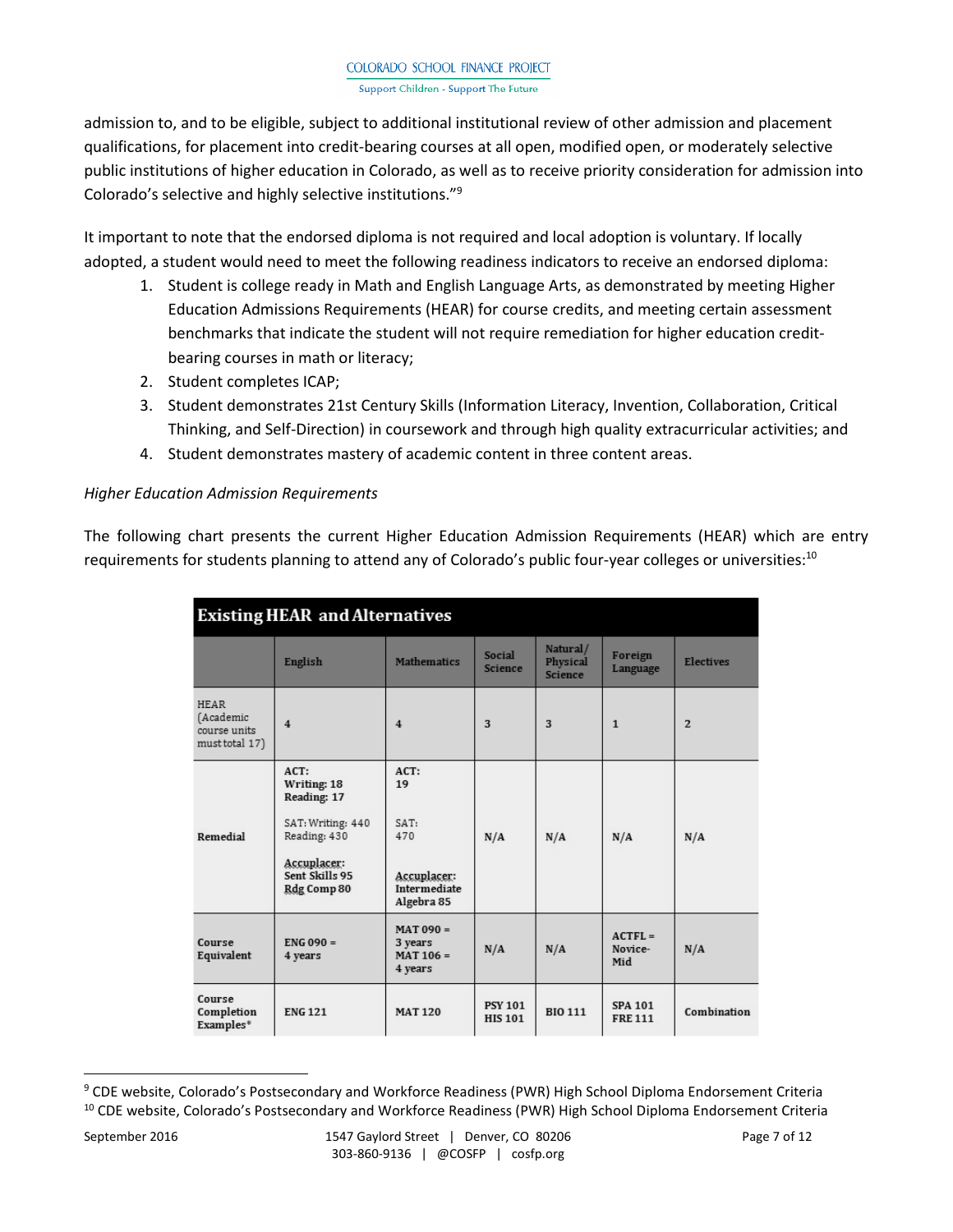# **Concurrent Enrollment**

In May 2009, the Colorado State Legislature passed HB09-1319 and SB09-285 ("Concurrent Enrollment Programs Act"). "The collective intent is to broaden access to and improve the quality of concurrent enrollment programs, improve coordination between institutions of secondary education and institutions of higher education, and ensure financial transparency and accountability."<sup>11</sup> Additionally, the legislation created the Accelerating Students through Concurrent Enrollment (ASCENT) program which would allow eligible students to be retained for a "5th year" in high school during which they can take classes at a qualified postsecondary institution.

In order to comply with this legislation, districts are required to:

- Enter into a cooperative agreement with a qualified institution of higher education to operate a concurrent enrollment program.
- Reimburse concurrent courses at the in-state ("resident") community college tuition rate and all concurrently enrolled students will be classified as Colorado residents for tuition setting purposes.
- Allow students to concurrently enroll into any career and technical education course, certificate program, community college course and traditional college course, at a qualifying institution.
- Ensure that all college credit hours earned concurrently apply toward the students' high school graduation requirements as defined in the students' academic plan.  $^{12}$

In order to be eligible for the ASCENT program, students must meet the following requirements: have an ICAP in place, have completed or are on schedule to complete at least 12 credit hours (semester hours or equivalent) of postsecondary course work prior to the completion of twelfth-grade year; is not in need of basic skills coursework as defined by the Colorado Commission on Higher Education's remedial education policy; has been selected for participation in the ASCENT program by a high school principal or equivalent school administrator; has satisfied the minimum prerequisites for the course before enrollment in the course; and has not previously participated in ASCENT.<sup>13</sup>

# **Requirements for Gifted Students**

Under the Exceptional Children's Education Act (ECEA) districts are required to provide education services for gifted students who are" between the ages of four and twenty-one whose abilities, talents, and potential for accomplishment are so exceptional or developmentally advanced that they require special provisions to meet their educational programming needs."<sup>14</sup>

# *Advanced Learning Plans (ALPs) <sup>15</sup>*

Starting in kindergarten through high school, students identified as gifted will have an Advanced Learning Plan (ALP). The ALP is an annual collaborative review process involving teachers, parents and students which

 $\overline{a}$ 

<sup>&</sup>lt;sup>11</sup> CDE website, "Concurrent Enrollment Fact Sheet."

<sup>12</sup> CDE website, "Concurrent Enrollment Fact Sheet."

<sup>13</sup> CDE website, "Concurrent Enrollment Fact Sheet."

<sup>14</sup> Exceptional Children's Education Act (ECEA)

<sup>15</sup> CDE website, Gifted and Talented Education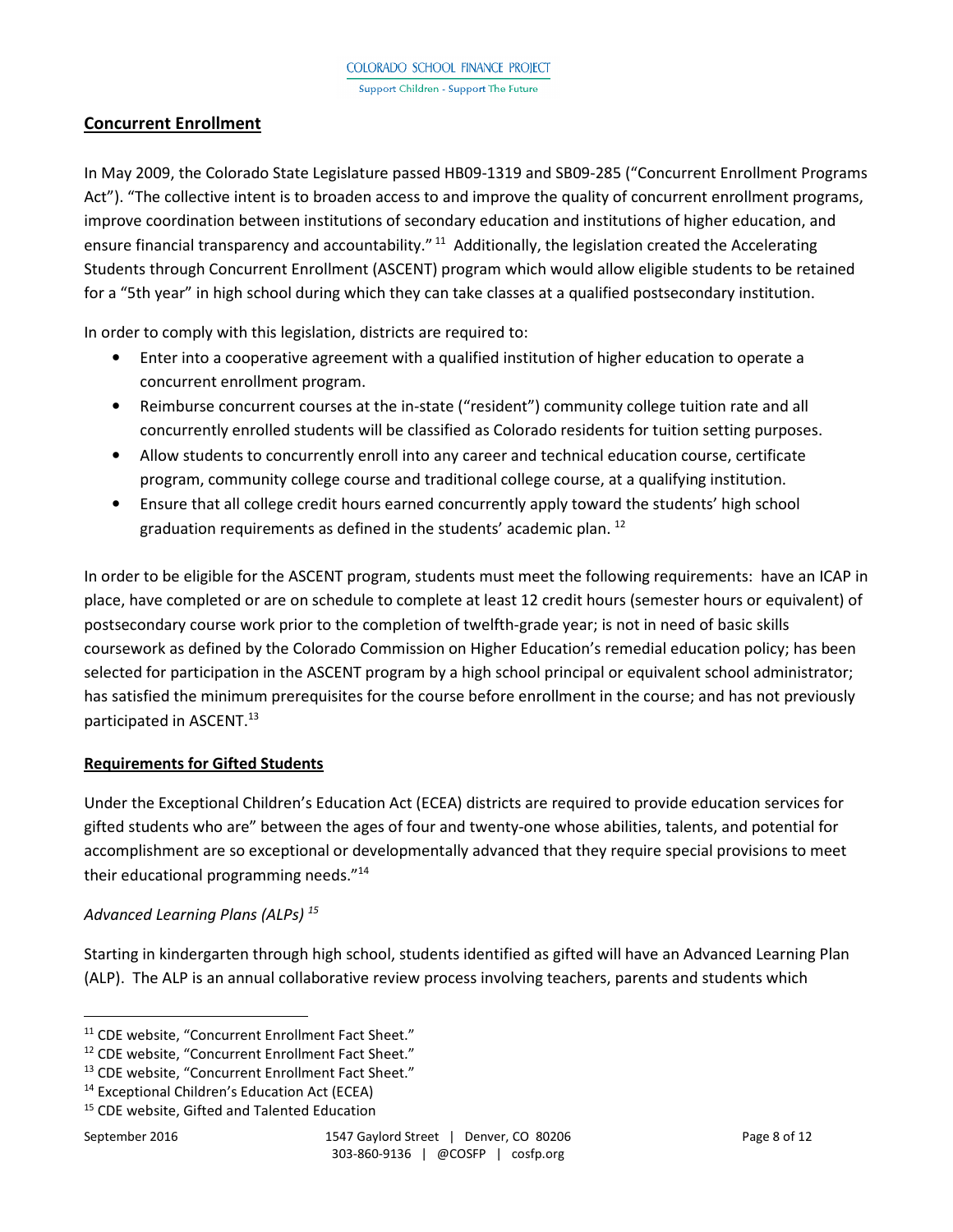"monitors student success, makes recommendations for pacing, selection of courses, extension options, socialemotional growth and extracurricular activities to maximize potential." Further the process will aide students in "understanding academic, affective and behavioral strengths and needs; making decisions about goals and content extensions; becoming a self-directed learner; and using self-advocacy skills." For high school students, the ALP may be combined with an Individual Career and Academic Plan (ICAP) if all contents of the ALP are inclusive in the ICAP, including achievement and affective goals.

## **Educator Effectiveness**

SB 10-191 requirements for the evaluation of educator effectiveness include:<sup>16</sup>

- Annual evaluations for all principals/assistant principals, teachers and specialized service professionals
- Evaluation based on statewide Quality Standards defining what it means to be an effective teacher, principal or specialized service professional; the professional practice Quality Standards account for half of an educator's annual evaluation
- The other half of an educator's annual evaluation is based on the Quality Standard that measures student learning/outcomes over time
- Non-probationary status is earned after three consecutive years of demonstrated effectiveness
- Non-probationary status is lost after two consecutive years of less than effective ratings
- As of July 2013, all Colorado districts and BOCES must have implemented an evaluation system that aligns with the educator quality standards and the State Board Rules. Districts will provide assurance that they are implementing the state model system or a locally-developed system that meets all statutory and regulatory requirements; assurances will be collected annually.

Also, per the more recently passed HB 15-1323, beginning with the 2015-16 school year, and in subsequent years, local boards may use statewide assessment data as a measure of student learning for that year's evaluation rating only if the data is available two weeks prior to last class day of the school year. If the local board does not receive the data in time to use it in the evaluation report prepared for the school year in which the assessments are administered, the local board must use alternate measures of student learning. If growth, based on state assessments, is not available prior to the last two weeks of the school-year, the local board must then use that statewide assessment data as a measure in the educator's evaluation the following school year. For educators who are new to a district, state growth measures from the prior year will not be available.<sup>17</sup>

# **Accountability<sup>18</sup>**

The Colorado Department of Education originally established a system of accountability through educational accreditation in 1998 to comply with House Bill 98-1267. The State Board revised the accreditation rules in May 2009 under the directive of SB 09-163 to emphasize student results, particularly focusing on student growth and postsecondary-readiness, and to improve and streamline the accreditation process for schools and districts across the state. The purposes of accreditation are numerous and include aligning conflicting accountability

 $\overline{a}$ 

<sup>16</sup> CDE, SB 10-191

<sup>&</sup>lt;sup>17</sup> CDE website, Educator Effectiveness

<sup>18</sup> CDE website, Acco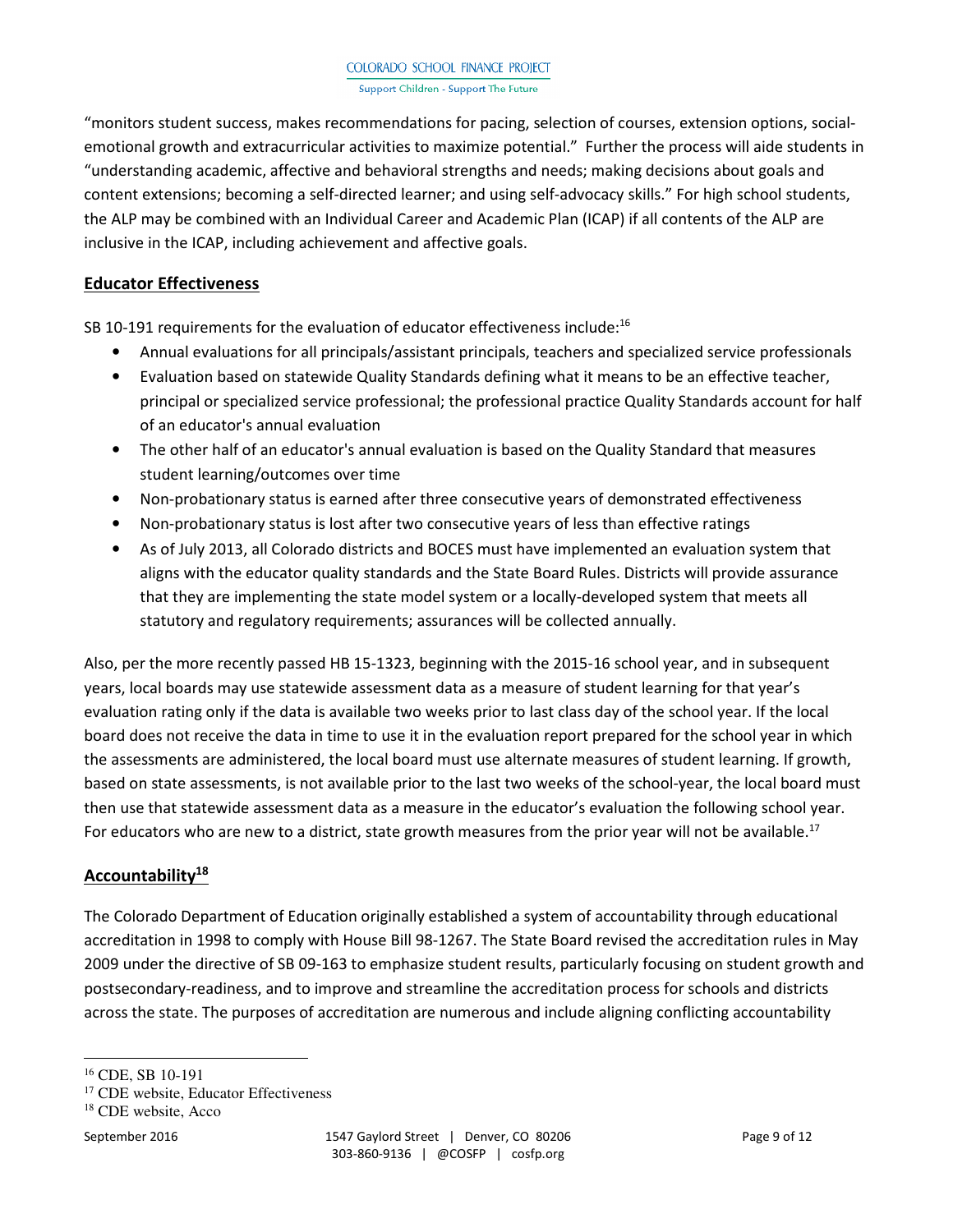systems, improving the reporting of performance data, creating a clear, fair, and effective support and intervention system, and enhancing oversight of improvement efforts. New rules created by CDE are further designed to make explicit links between school accreditation and improvement planning.

Accreditation is based upon the following Performance Framework Indicators:

- 1. Achievement
- 2. Growth
- 3. Gaps
- 4. Postsecondary and Workforce Readiness

# *District Accreditation*

The District Performance Framework assigns to each district one of five accreditation categories:

- 1. Accredited with Distinction: the district meets or exceeds statewide attainment on the performance indicators and is required to adopt and implement a Performance Plan.
- 2. Accredited: the district meets statewide attainment on the performance indicators and is required to adopt and implement a Performance Plan.
- 3. Accredited with Improvement Plan: the district is required to adopt and implement an Improvement Plan.
- 4. Accredited with Priority Improvement Plan: the district is required to adopt and implement a Priority Improvement Plan.
- 5. Accredited with Turnaround Plan: the district is required to adopt and implement a Turnaround Plan.

After CDE has made their initial accreditation assignment, districts will be given the opportunity to appeal. Finalized accreditation levels will result in districts receiving varying degrees of support from the state. Districts that are accredited but require an improvement plan must develop and implement a correction plan with specific goals, actions, timelines, and resources for improvement. Districts in the lowest two categories will also receive targeted resources from the state including: focused technical assistance, grants, periodic reviews, planning support, implementation follow-up and evaluation (process and outcomes).

Further, the Education Accountability Act of 2009 states that a district or the Institute may not remain Accredited with Priority Improvement Plan or Accredited with Turnaround Plan for longer than five consecutive years before the State Board removes the district's or Institute's accreditation. The calculation of the five consecutive years begins July 1 of the summer immediately following the fall in which the district/Institute is notified that it is Accredited with Priority Improvement Plan or Accredited with Turnaround Plan.

The following table from CDE details this accountability clock sequence:<sup>19</sup>

<sup>&</sup>lt;sup>19</sup> CDE website, "Priority Improvement and Turnaround Districts and Schools: A Supplement to the CDE District Accountability Handbook" (updated September 2015)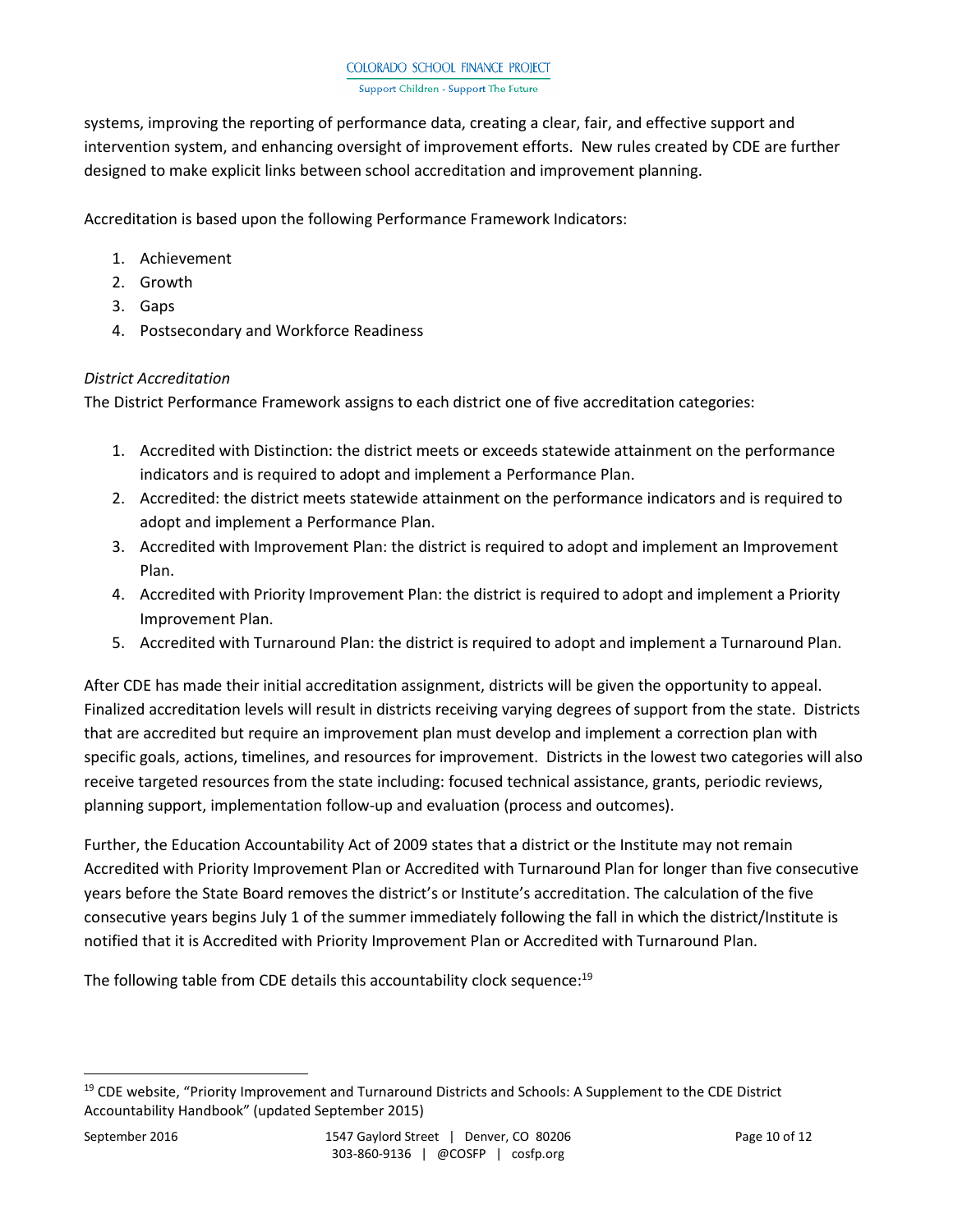Support Children - Support The Future

| If, on July 1,<br>2015, a district is 2016, district will<br>entering: | Then on July 1,<br>remain in: | On July 1, 2017,<br>district may enter: | On July 1, 2018,<br>district may enter: | On July 1, 2019,<br>district may enter: |
|------------------------------------------------------------------------|-------------------------------|-----------------------------------------|-----------------------------------------|-----------------------------------------|
| Year 2                                                                 | Year 2                        | Year 3                                  | Year 4                                  | Year 5                                  |
| Year 3                                                                 | Year 3                        | Year 4                                  | Year 5                                  | Loss of accreditation                   |
| Year 4                                                                 | Year 4                        | Year 5                                  | Loss of accreditation                   |                                         |
| Year 5                                                                 | Year 5                        | Loss of accreditation                   |                                         |                                         |

#### Accountability Clock Sequence for School Districts Based on the Accountability Pause in HB15-1323

# *School Accreditation*

The School Performance Framework assigns to each school one of four plan types:

- 1. Performance Plan: the school meets or exceeds statewide attainment on the performance indicators and is required to adopt and implement a Performance Plan.
- 2. Improvement Plan: the school is required to adopt and implement an Improvement Plan.
- 3. Priority Improvement Plan: the school is required to adopt and implement a Priority Improvement Plan.
- 4. Turnaround Plan: the school is required to adopt and implement a Turnaround.

Districts are responsible for reviewing school improvement plans and providing support for school improvement efforts.

The Education Accountability Act of 2009 outlines similar consequences for schools as described for districts. Schools may not implement a Priority Improvement or Turnaround Plan for longer than five consecutive years before the district or Institute is required to restructure or close the school.

# *Unified Improvement Plan*

The Education Accountability Act of 2009 requires each Colorado district and school to create an annual improvement plan. In 2016, the legislature expanded flexibility around biennial (every other year) submission of the Unified Improvement Plan through HB 16-1440. The flexibility is now available to all schools with a Performance plan type assignment and all districts that are Accredited or Accredited with Distinction.

The following posting timeline is offered by finalized plan type:<sup>20</sup>

| <b>Finalized Plan Type</b>         | <b>Annual Submission</b>    | <b>Submission Dates</b>                                             |
|------------------------------------|-----------------------------|---------------------------------------------------------------------|
| Performance or Distinction         | Biennial (every other year) | April 15 (public posting) every other year                          |
| Improvement                        | Annual                      | April 15 (public posting) every year                                |
| Priority Improvement or Turnaround | Biannual (twice a year)     | January 15 (CDE review) and April 15 (public<br>posting) every year |

<sup>&</sup>lt;sup>20</sup> CDE website, "HB 16-1440, Flexibility in UIP Submission"